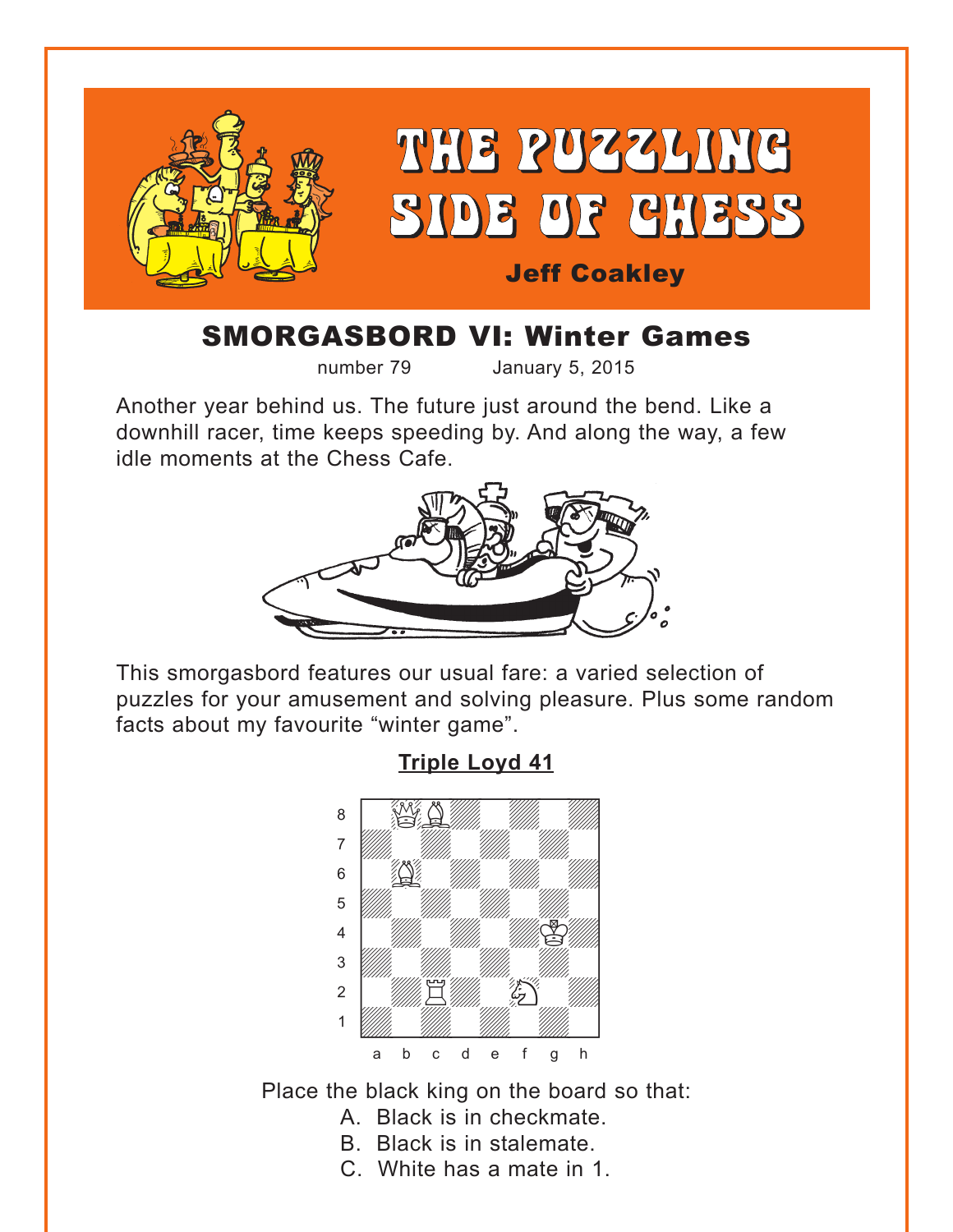<span id="page-1-0"></span>Bobsleds originated in Switzerland during the 1860s. They were constructed by connecting two sleds and adding a steering mechanism.



Swiss Alps 1910

Proof Game 41 (4.0 moves)



This position was reached after Black's fourth turn. What were the moves?

Sorry to disappoint any readers named Robert, but the bobsled was not invented by someone called Bob. The word is derived from the verb 'bob', meaning to move the head or body up and down. In the early days of bobsledding, the riders would bob around to get the sled moving and gain speed.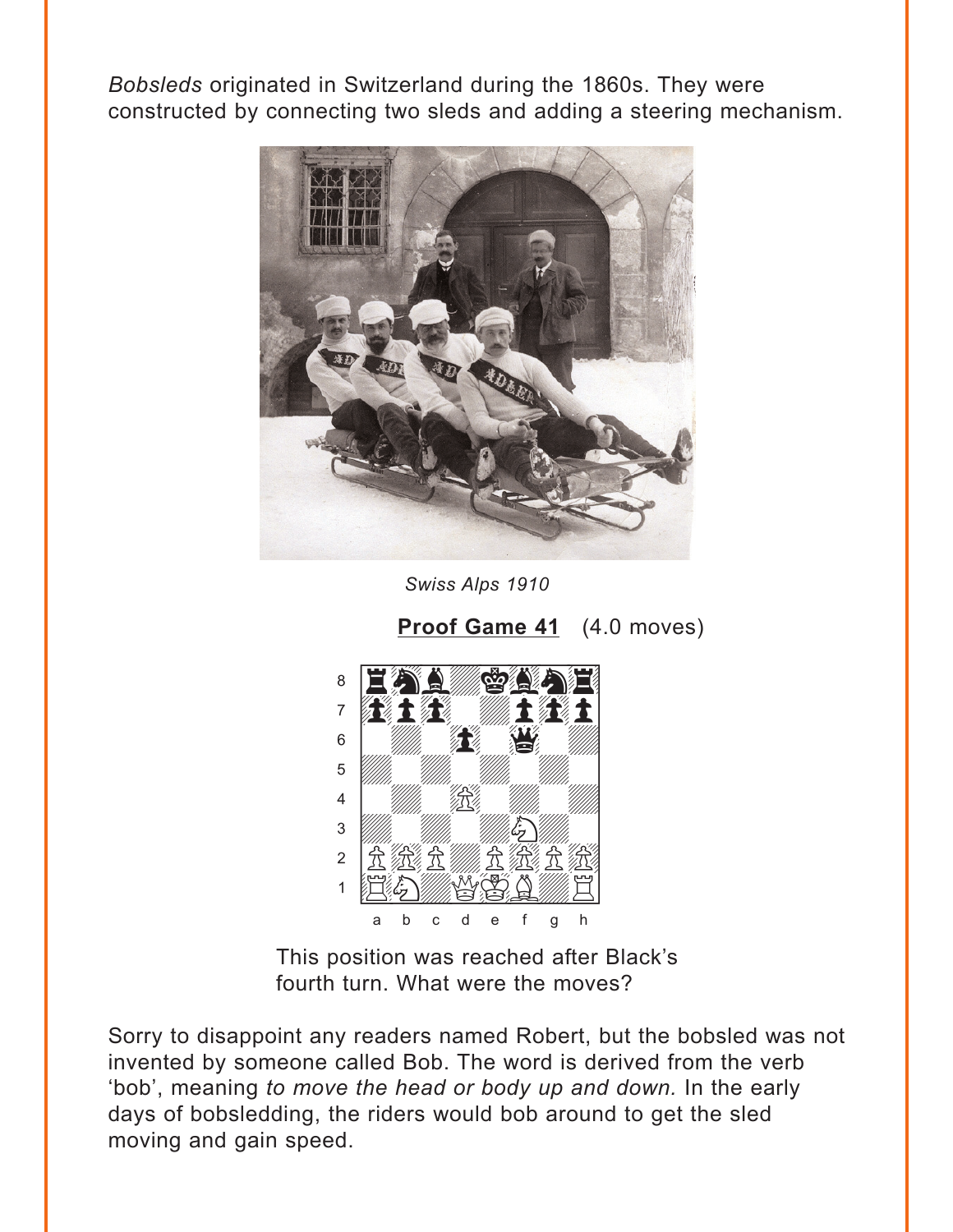<span id="page-2-0"></span>The next puzzle, a synthetic game by Charles D. Locock, should provide quite a challenge.



**Synthetic Game 11** 

Compose a game that ends with the move 5.Rxe5#.

Bobsledding has been an event at the Olympic Winter Games since their inception in 1924. Germany and Switzerland are always among the strongest teams, placing first more than half the time.



Sochi Gold

In a *last move problem*, the task is to determine the move or moves which led to the given position.

When answering the question "What was the last move?", the solver must be as precise as possible. A complete description of a move includes the square a piece moved from, whether a capture was made, and if so, what type of piece was taken.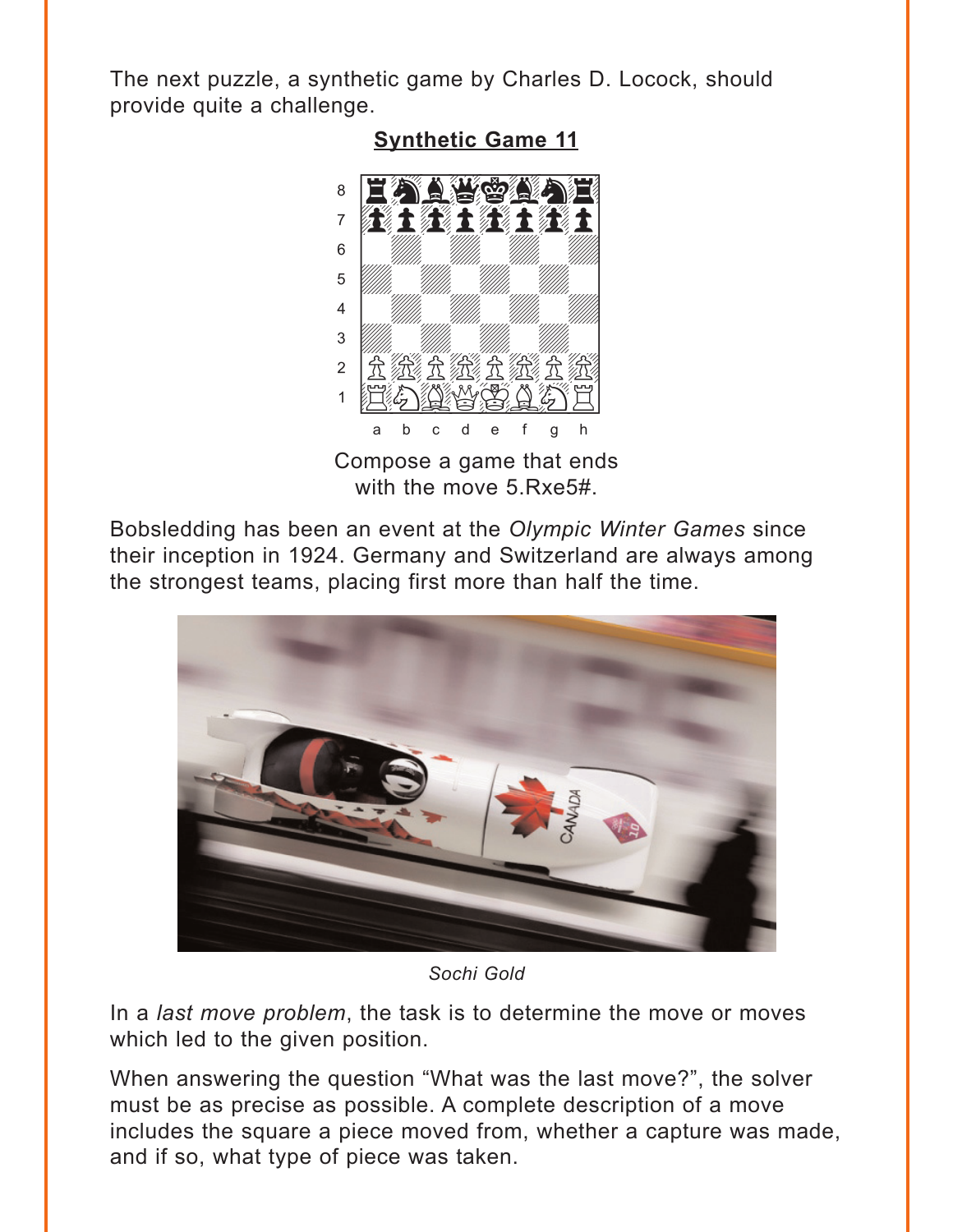<span id="page-3-0"></span>Here's a classic by Croatian composer Branko Pavlovic (1906-1980).

**[Retro 24](#page-7-0)**



What were the last two moves?

In *last move* problems, moves are counted separately for White and Black. "Last two moves" means one turn by each side (W-B or B-W).

Modern "bobsleighs" weigh around 400 pounds (200 kg) and travel up to 100 miles per hour (160 km/h). The initial momentum, a critical factor in the outcome of a race, is attained by the crew pushing the sled before acrobatically leaping inside. Ever try jumping into a moving vehicle?



*Cool Runnings*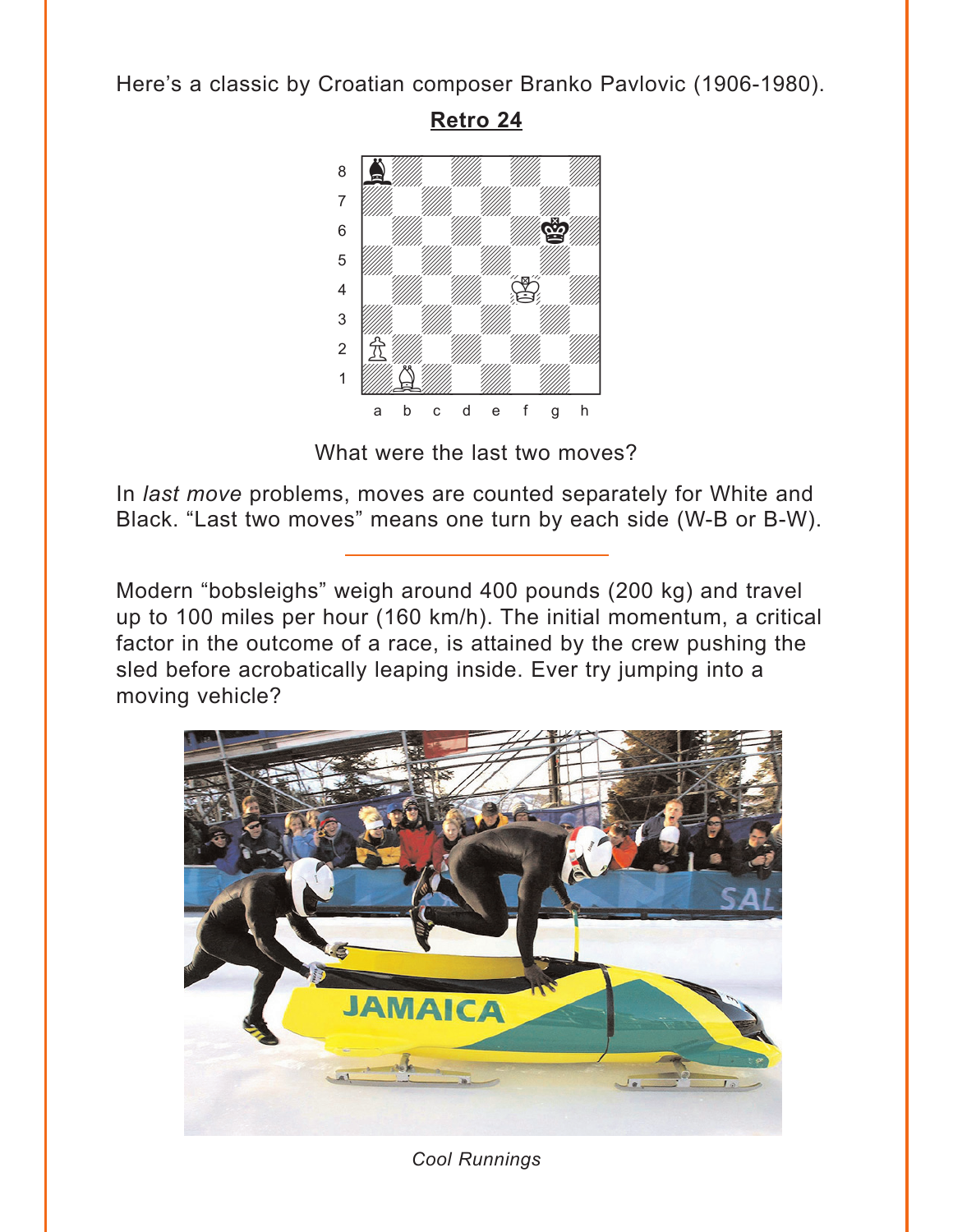<span id="page-4-0"></span>Our final puzzle is sure to raise a smile. It has sixteen parts, each with *mate in one*. When you find a mate, take the mating piece off the board and find another!

The problem comes from the *quick composition tourney* held at Turku, Finland in 1995. I don't know if the team of composers won a prize, but they certainly get my vote.



#### **[Multiplex Mates](#page-8-0)**

White to mate in 1

*After finding the solution, remove the white piece that gave mate. Then find another mate in one for White. Repeat this ten times, removing the mating piece after each mate. The tenth mate will be by the queen.* 

*At that point, remove the white queen and find a mate in one for Black. Then, like before, remove the mating piece and find another mate in one for Black. Repeat this six times. The final mate will be by the black queen.*

I suppose this problem is a record of some sort. Can anyone top it?

Chess and bobsledding have something in common. The names of their governing bodies both have French abbreviations. The *World Chess Federation* is FIDE (Fédération Internationale des Échecs) and the *International Bobsleigh & Skeleton Federation* is FIBT (Fédération Internationale de Bobsleigh et de Tobogganing). Both organizations have headquarters in Lausanne, Switzerland.

So long, Bob!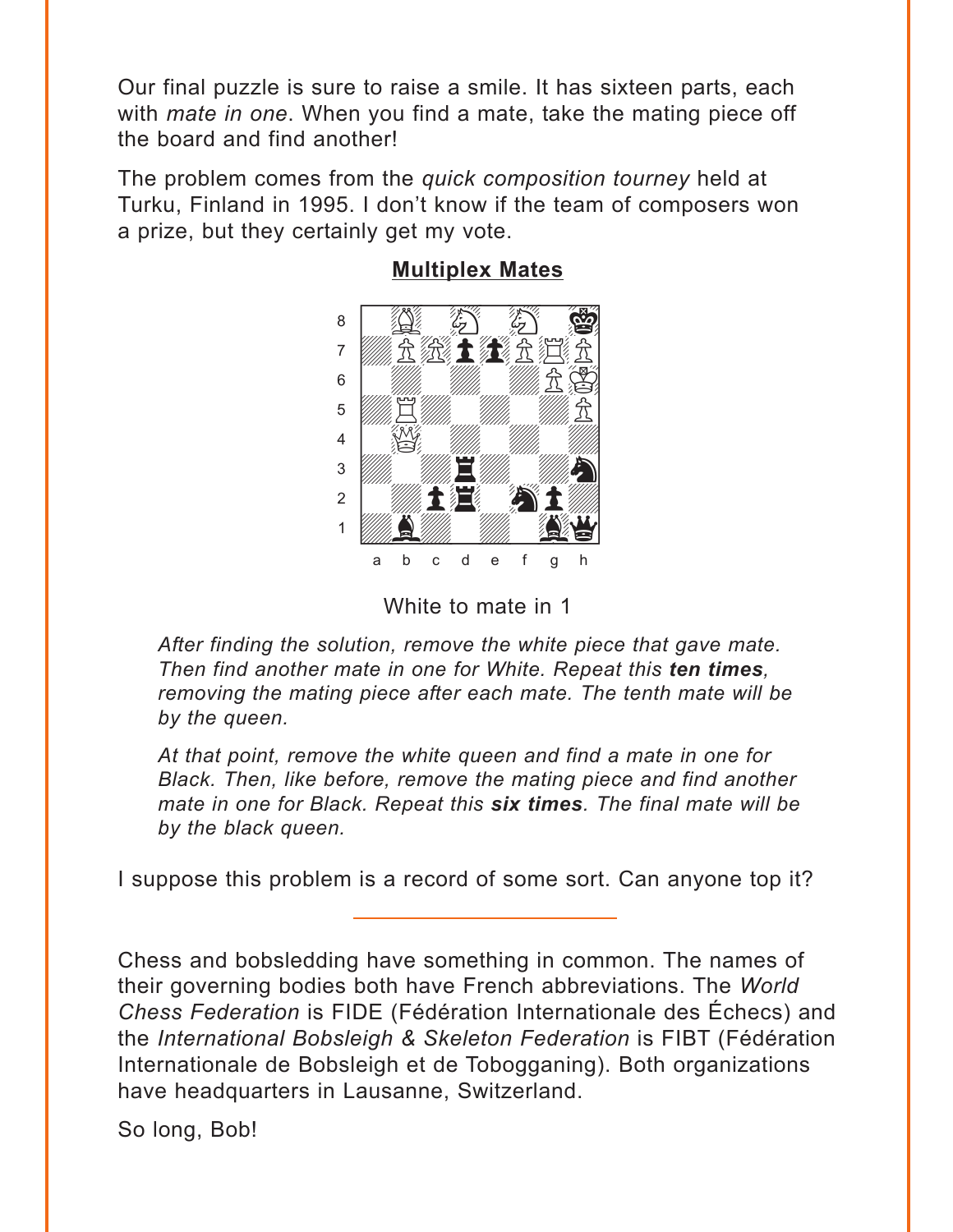# <span id="page-5-0"></span>**SOLUTIONS**

Triple loyd 41 and proof game 41 by J. Coakley, ChessCafe.com (2015).

PDF Hyperlinks. You can advance to the solution of any puzzle by clicking on the underlined title above the diagram. To return to the puzzle, click on the title above the solution diagram.



### **Triple Loyd 41**

For more triple loyds, see Men in Black 3 (column 56) in the archives.



**Proof Game 41** 

1.d4 d6 2.Bg5 Qd7 3.Bxe7 Qxe7 4.Nf3 Qf6

Two tempo moves by the black queen. Double deception. For more proof games, see Switchback City (column 77).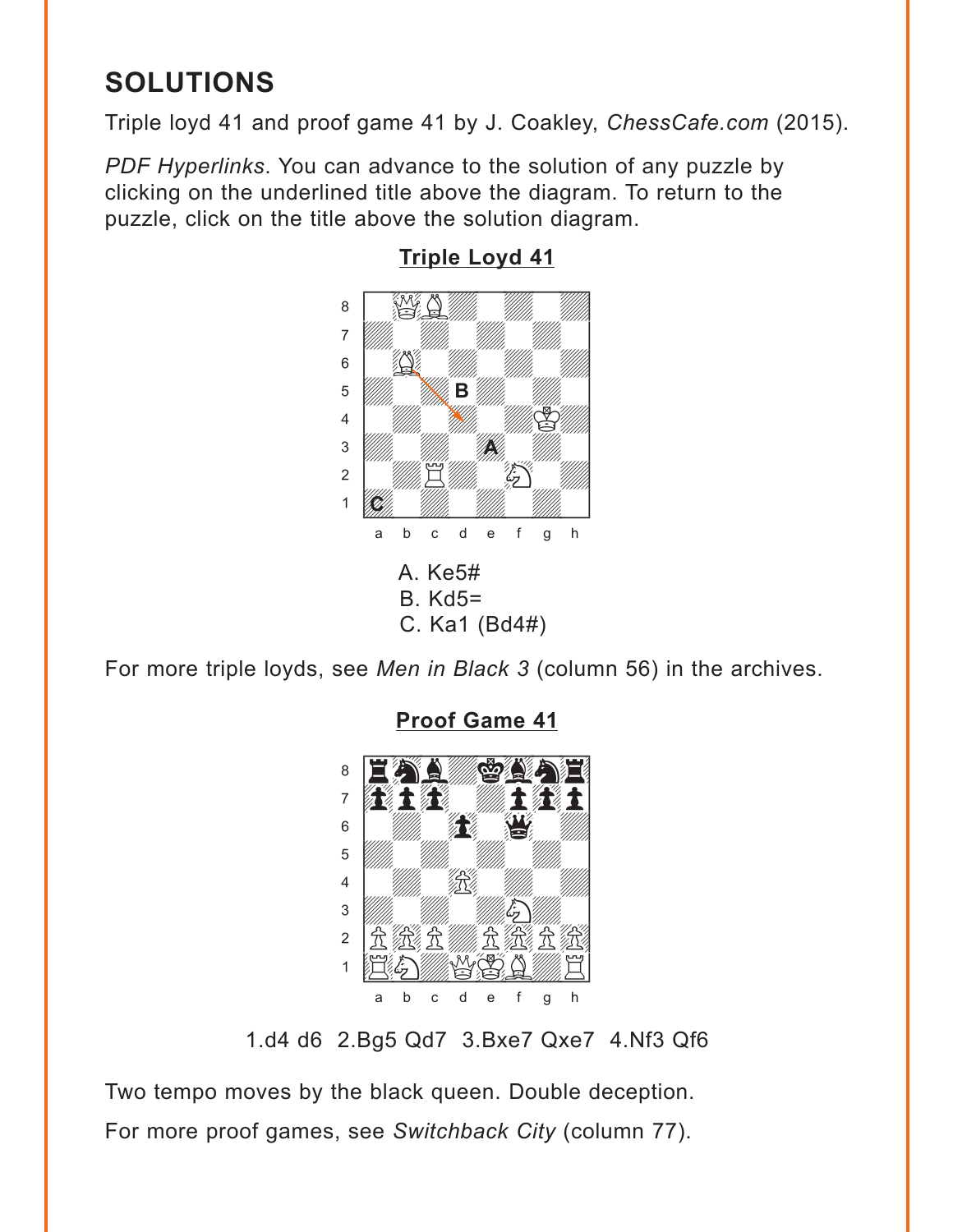#### **[Synthetic Game 11](#page-2-0)**

<span id="page-6-0"></span>Charles D. Locock 1920 *Winning Chess Puzzles For Kids Volume 2* (2010)



1.Nc3 e5 2.a3 Bxa3 3.Ne4 Bf8 4.Ra5 Ke7 **5.Rxe5#**

Realizing the need for a knight on e4 is the hardest part of this puzzle. The switchback of the black bishop adds to the difficulty.

The game is not unique. The first two white moves may be interchanged. It is also possible to mate in a similar way with the king rook.



1.Nc3 e5 2.h4 Qxh4 3.Ne4 Qd8 4.Rh5 Ke7 **5.Rxe5#**

This time, a switchback by the black queen.

More information on synthetic games can be found in *Mysterious Captures* (column 14).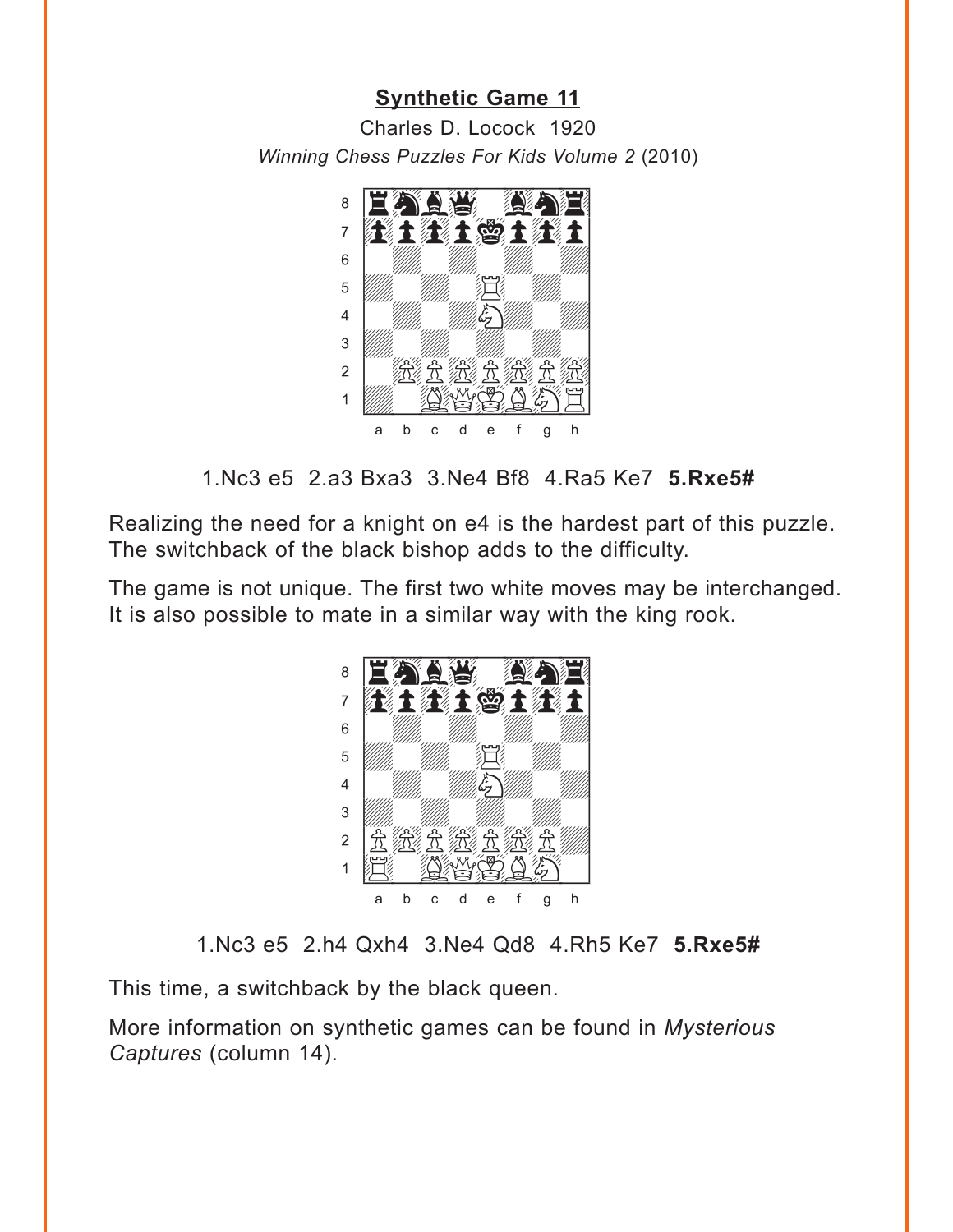<span id="page-7-0"></span>

The last two moves were 1...Nd5-f4+ 2.Ke4xf4+.

The black king is in check from the bishop on b1. The only way this could occur is with a discovered check by the white king, moving from e4 and capturing a black knight on f4.

The piece taken on f4 must be a knight, otherwise the white king on e4 would be in an impossible check from the bishop at a8.

Black's previous turn was a discovered check by the knight, moving from d5 to f4. That move may or may not have been a capture.

The earlier position looked like this.



1...Nd5-f4+ 2.Ke4xf5+

## Simple, eh?

For more about retrograde analysis, see *Retro World III* (column 58).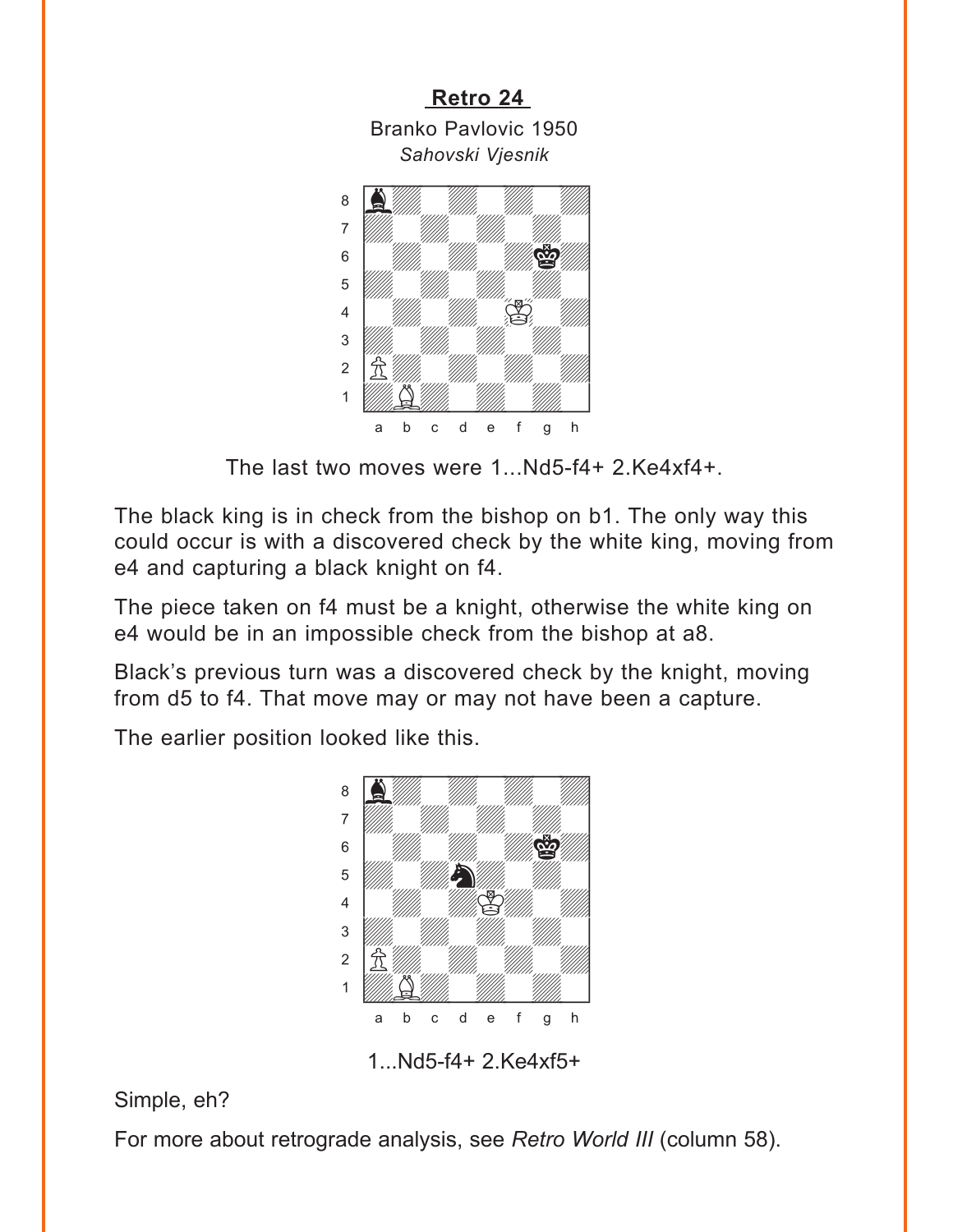#### **[Multiplex Mates](#page-4-0)**

<span id="page-8-0"></span>Graham Lee, Michael McDowell, Andrew Mestel, James Quah 1995 *Quick Composition Tourney Turku, Finland*



- 1. Rg8# Now remove the white rook from g8.
- 2. g7# And then remove the white pawn from g7.
- 3. Ng6# Et cetera.
- 4. f8=Q#



- 5. Nf7#
- 6.  $c8 = Q#$
- 7. Be5#
- 8. b8=Q#
- 9. Rb8#

10. Qb8# Remove the white queen. Now it's Black's turn!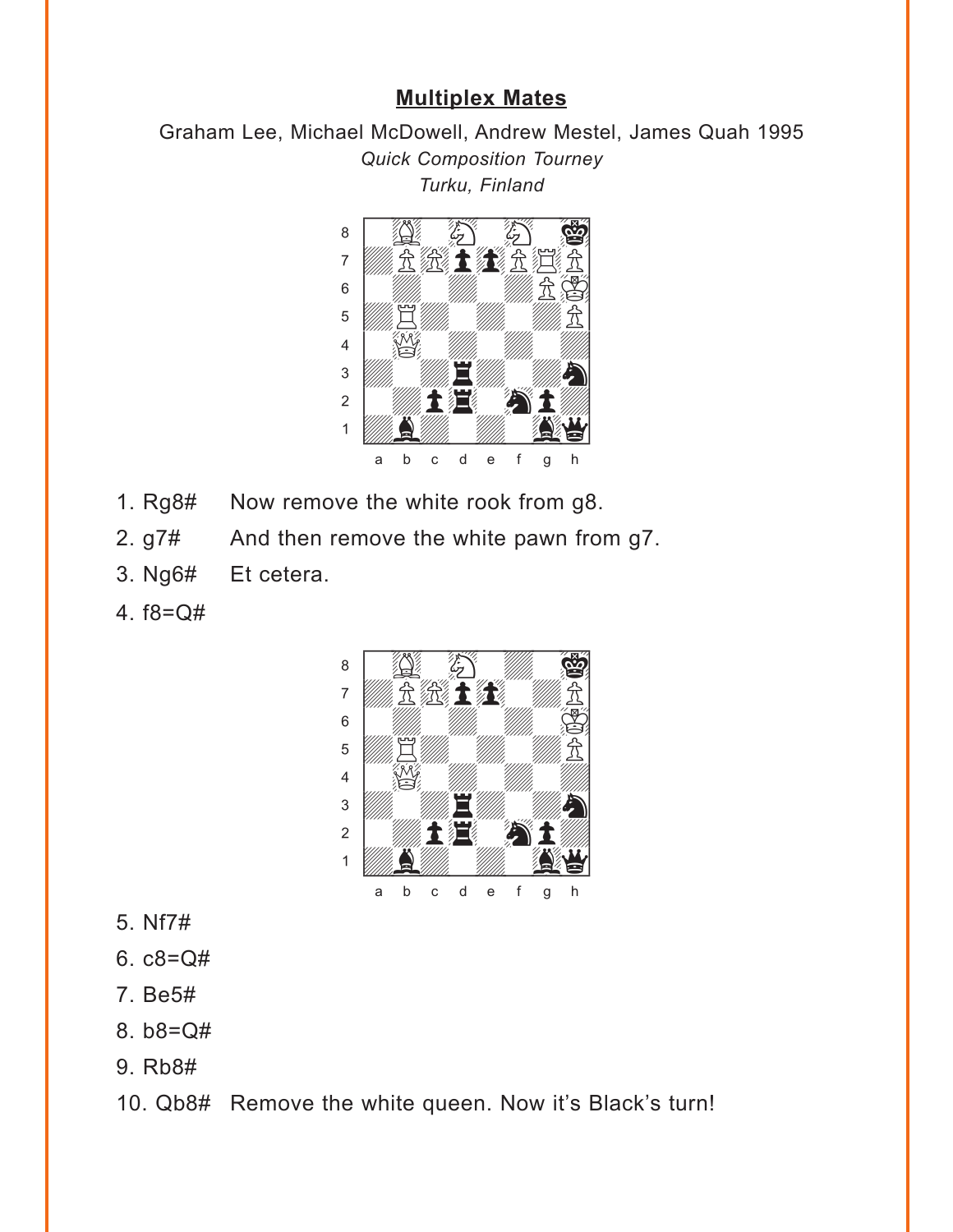

11...Rd6#

12...Rd6#

13...c1=Q#

- 14...Ng4#
- 15...Be3#
- 16...Qc1#

That's the finish of the Finnish problem. But if you're not ready to stop yet, then remove the black queen for a **bonus puzzle**. See next page.

 $\frac{1}{2}$  and  $\frac{1}{2}$  and  $\frac{1}{2}$  and  $\frac{1}{2}$ 1 **Údberg 1970** a b c d e f g h

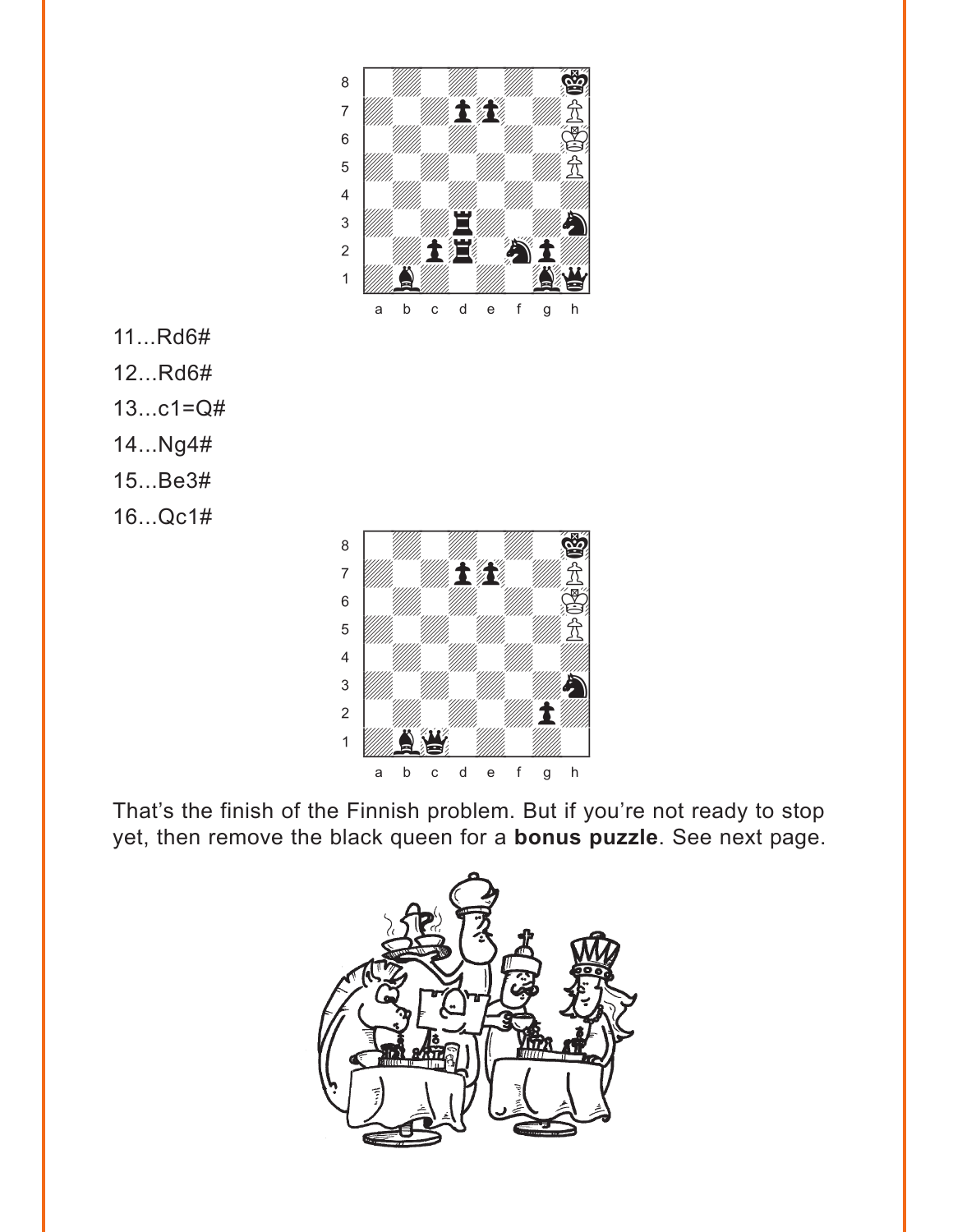<span id="page-10-0"></span>

Black moves first and helps White checkmate the black king on White's second move.

Shall we continue? Removing three pawns gives the following helpmate in three. The solutions for both bonus puzzles are given on the next page.



Black moves first and helps White checkmate the black king on White's third move.

For more information on helpmates, see *Black to Play and Lose* (column 48).